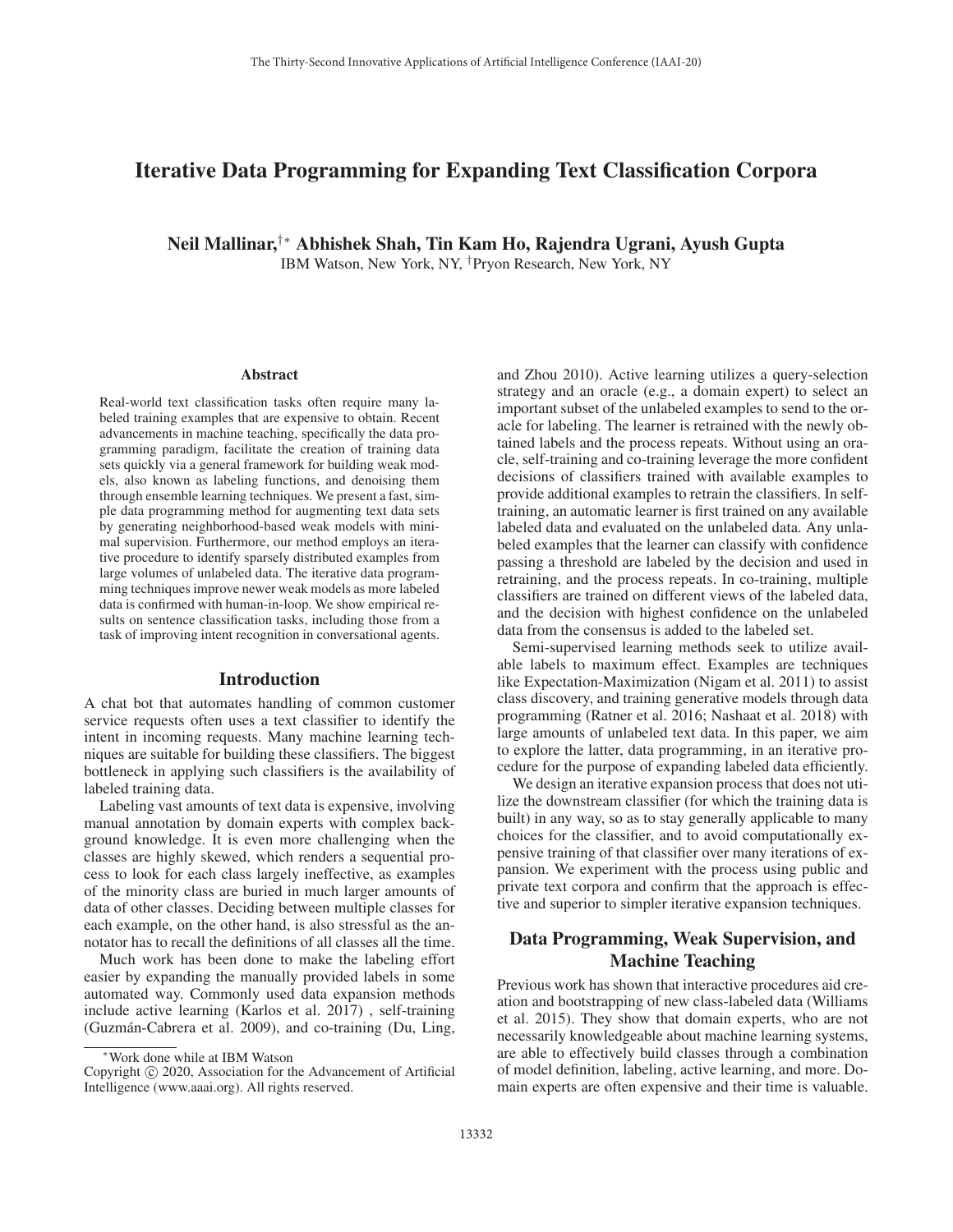**Data:** Labeled training data TR; unlabeled corpus U; selection model S; labeler L; termination criteria  $t = 30$ ; and batch size  $b = 10$ 

**Result:** Augmented labeled training data,  $TR'$  $done = False$ ; while *not done* do  $R = sort_S(U); found =$ **False**;  $\rho$  retrieve rankings of elements of  $U$ **for**  $i = 0; i < min(t, |R|); i = i + b$  **do**  $P = label_L(R[i:i+b-1])$ <br>if  $|P| > 0$ . );  $\triangleright$  $\triangleright$  label small batches from  $R$ if  $|P| > 0$ ;  $\Rightarrow$  if any positive examples found then  $N = R[i : i + b - 1]$ <br> $TR - TR + P + N$  $-P$ ; get negative examples  $TR = \dot{T}R + P + \dot{N}$ ;<br>  $U = U - P - N \cdot found = True$ ; expand training data  $U = U - P - N$ ; found = **True** ;  $\triangleright$  $\triangleright$  remove newly labeled data from  $U$ break ;  $\triangleright$  break out of inner for-loop end end if *not found* then  $\vert$  done = True ;  $D$  terminate if no positive examples found end end

Algorithm 1: In the expansion procedure, a selection model extracts small, rank-ordered batches of data from an unlabeled corpus that are relevant to the current labeled data. These batches are sent, in order, to the labeler for annotation. Once positive labels are found, the selection model is updated with the new data and the procedure is repeated until a termination condition is met. Here, termination is when no more positive labels can be found within a maximum number of batches.

Guided learning approaches aim to lessen the amount of data to be labeled, by using search to select relevant examples for labeling, and are shown to be more effective than random labeling and active learning techniques in settings where data exhibits high skew, as ours is given the iterative nature of the classifier building process. (Attenberg and Provost 2010).

In this work, we employ weak supervision techniques to select batches of examples for labeling. Such techniques have recently been reintroduced through the data programming framework (Ratner et al. 2016; 2018), by the notion of "labeling functions" that generate weak labels. These functions can encode heuristics or can simply be noisy processes for labeling data. Often such heuristics can be given by domain experts, using significantly less of their time. Once many labeling functions are obtained, the next step is to denoise their decisions to obtain a singular label for each example. The work on Snorkel (Ratner et al. 2018) uses a generative model to denoise the ensemble of labeling functions. After training the generative model, probabilistic labels are obtained per example and are used to train a downstream learner which generalizes the learned heuristics and apply them to any unseen examples.

These ideas have been used to expand intent training data for conversational agents (Mallinar et al. 2019) and to quickly label large industrial data sets (Nashaat et al. 2018). We build on these works by using an iterative procedure to automatically construct weak models and show that the Snorkel generative model can select more relevant sentences for labeling than search-based methods alone.

Our work is also connected to the recent machine teaching literature, following definitions and processes provided by (Simard, Amershi, and others 2017). Machine teaching is defined to be a procedure that can make a "teacher" more efficient at constructing machine learning models. A teacher is defined as somebody who can transfer knowledge (a concept) to a machine learning system (referred to as "student" or "learner"). Modes of knowledge transfer include selection, where a teacher can find useful examples that exhibit characteristics of a concept, and labeling, where a teacher can provide annotations to directly relate concepts to examples. Earlier definitions of machine teaching are given by (Zhu 2015), where the task is for a teacher that knows the optimal decision boundary between classes in feature space to provide as few examples as possible to the student learner such that the learner can build the same decision boundary. Recently, work has been done in iterative machine teaching (Liu et al. 2017), showing that employing a continuous loop allows the teacher to react to the student as it learns. Summarizing over all of these definitions, the overarching goal of machine teaching is to avoid expensive searches in data space by making use of teacher models that already know the decision boundary, allowing the teacher to show the student as few examples as possible.

The closest existing literature to machine teaching is in the active learning sub-field. Active learning operates in a closed-loop where a learning algorithm is trained on any labeled data available. That learner then evaluates a large unlabeled corpus and a query-selection strategy is employed to find a small set of examples that will be most useful, if labeled, to add to the training data. An oracle, usually a human annotator or crowd-sourced worker, is asked to assign true labels to the selected set of examples.

We distinguish our work from active learning frameworks as in (Settles 2009) by that we never access or query the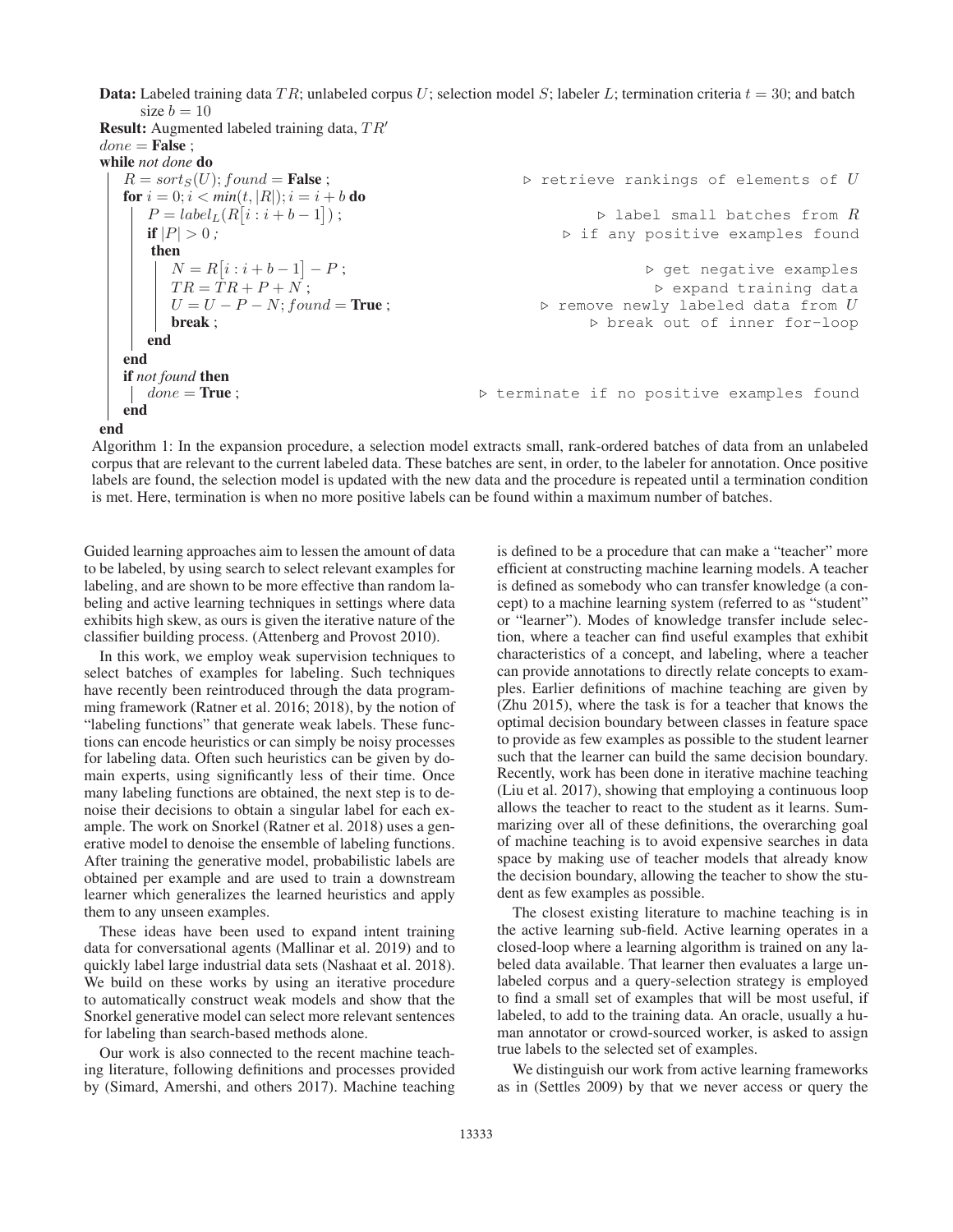downstream learner during our procedure. Often such learners require a decent amount of data and tuning on validation sets to be effective models. In our setting, the amount of labeled data provided at the start is very limited (<sup>&</sup>lt; 20 examples per class) to the point that even a validation set is impossible to extract. Effectively, we are asking the question: can a "teacher" find a "curriculum" for a concept that is versatile enough for an unknown learner to understand?

### Proposed Methods

We present a procedure for expanding a small set of labeled training data with examples from a larger unlabeled corpus. Our procedure repeats a basic step that consists of leveraging the labeled examples to rank and select the unlabeled examples, and then consulting an oracle for labeling the selected ones. In each step the selection is limited in size to minimize consumption of the oracle resources. This procedure continues until a termination criteria is reached. The resultant labeled data set is taken to train a downstream text classifier for final evaluation and eventual use in the application.

## Iterative Expansion Procedure

We define the main expansion process, provided in Algorithm 1, in the context of binary label data (positive or negative for a specific class). For multi-class data, we simply apply the same expansion process independently for each class and merge the resultant positive labeled sets to get our final expanded training set to avoid extreme data skew that might be caused by intermediate steps prior to the completion of expansion of all the classes.

The algorithm takes as input: an initial training set,  $TR$ , composed of a small number of examples per class; an unlabeled corpus, U, to search within for relevant examples; a selection model, S, used to find and evaluate relevancy of unlabeled data with respect to labeled data; and a labeler (oracle), L, that can provide true labels quickly. The labeler can be expensive to evaluate in practice (often a domain expert), so we include a batch size setting that restrict the periteration labeling effort, and a termination criteria to determine when to stop expanding the data.

At the beginning of each iteration we retrieve a rankordered set of examples from the unlabeled corpus that are relevant to the current set of labeled training data via the selection model. We then iterate, in-order, over these relevant examples in batches of size b which are sent to the labeler for annotation. When a batch is found with positive examples we augment the training data set with the newly found positive and negative examples, where the negative set is the complement of the positive set within the batch.

This is repeated until a termination criteria, parameterized by  $t$ , is met. We define  $t$  to be the maximum number of consecutive examples we are willing to send to the labeler, in each iteration, without receiving any positive labels back. We consider the data to be fully expanded when we reach this point. In this work, we use  $t = 30$  and  $b = 10$  to simulate a user looking through three pages of relevant examples with ten examples per page before quitting.

In the case of multi-class data, we convert the data to binary labels per class and use Algorithm 1 to expand each



(b) Reddit: home\_security

Figure 1: Plotting number of examples added to training data per iteration on Y-axis vs. number of iterations of expansion on X-axis for two classes from the Reddit dataset.

of these binarized data sets independently. While we track negative expansions relative to each set, we simply take the union of the positive expansions to be the final augmented multi-class training data.

#### Ranking and Selection Methods

We consider two methods for ranking and selecting the unlabeled examples. The first method uses search-based methods only, while the latter employs data programming.

Iterative Expansion by Search (I-MLT) Search methods have been used to extract data when the class distribution of the unlabeled data is highly skewed (Attenberg and Provost 2010). In expansion by search, we use a search engine as a selection model to find examples relevant to the input examples. Here we use the "More Like This" (MLT) feature of the search engine *Elasticsearch*<sup>1</sup> to expand batches of examples and rank them based on the returned score. As such, this selection model only uses positively labeled data for expansion and does not make use of negative labels.

With expansion by search, the unlabeled corpus is ingested into the search engine once and continuously used throughout the process. This allows to perform selection efficiently, compared to re-training a statistical classifier at every iteration.

Iterative Data Programming with Expansion by Search (I-DP) As introduced earlier, data programming proposes to write simple "labeling functions" that are fast to evaluate and can coarsely assign labels to, potentially large, subsets of unlabeled data. We refer to such labeling functions as

<sup>1</sup> https://www.elastic.co/guide/en/elasticsearch/reference/6.4/ search-more-like-this.html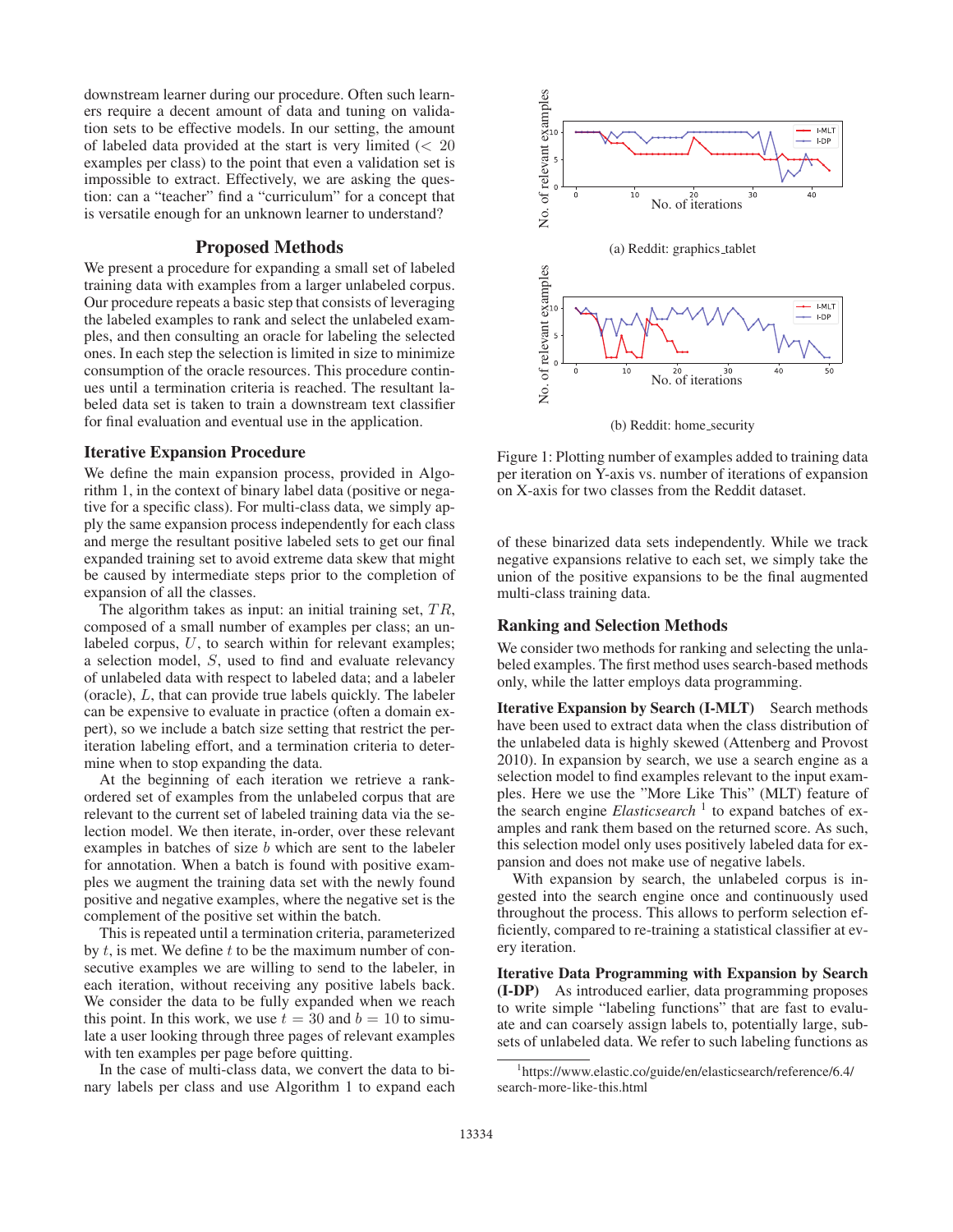weak models hereafter, and their label assignment as weak labels (not to be confused with the labels obtained from the labeler  $L$  in Algorithm 1, which may also be referred to as strict labels). Such weak models generally do not have access to many ground truth labels and make their assignments based on heuristics encoded by human domain experts, crowdsourced workers, or external knowledge bases. We note that while this work uses lexical matching to build neighborhoods, the way we construct weak models can be generalized to any reasonable way to define a subset in a metric space. We leave the exploration of different ways to construct weak models to future work.

Given a collection of  $n$  weak models that collectively assign weak labels to m examples, a label matrix,  $\Lambda \in \mathbb{R}^{m \times n}$ , is constructed out of all of the assignments. Where example  $i$ is not labeled by weak model j, we set  $\Lambda_{i,j} = 0$  to represent abstention from labeling the example by the given model. As such,  $\Lambda$  can have varied sparsity depending on how large the coverage of the constituent weak models is. As described in (Ratner et al. 2018), when  $\Lambda$  is very sparse or very dense a simple majority vote can be used to denoise the weak labels assigned between the various weak models.

In the medium density setting, a probabilistic generative model  $p_{\theta}(\Lambda, Y)$  is trained over  $\Lambda$  and the true labels, Y, of the examples. It is shown that in the medium density setting, such a model can better denoise the assignments between weak models than a simple majority vote. When Y is not available, it is treated as a latent variable in the model and optimization is done over the negative log marginal likelihood,  $-\log \Sigma_Y p_\theta(\Lambda, Y)$ . This is done via a procedure that alternates between Gibbs sampling steps and stochastic gradient descent steps.

Furthermore, dependencies between weak models are learned through a structure learning process whereby  $p_{\theta}(\Lambda, Y)$  is treated as a factor graph. Additional factors are learned and added to the model to represent common dependencies between weak models (Bach et al. 2017).

We construct weak models with two independent MLT expansions on the newly labeled positive and negative examples obtained at each iteration. Each search expansion brings a set of ranked examples relevant to the input data. Here, the ranking scores from the search engine are discarded and each set of results is weakly labeled as positive or negative, depending on whether the expansion was on positive or negative labeled data, respectively. Thus, at the  $k<sup>th</sup>$ iteration in Algorithm 1 we are able to construct  $2k$  weak models (half of which are positive expansions, and the other half negative). This automatic construction of weak models eliminates the need for domain experts to encode relevant heuristics about the classes, or the need for many crowdsourced workers. Instead, a single labeler can quickly label a small number of examples over a few iterations and generate a larger label matrix, Λ.

We further truncate the expanded ranked examples list in each weak model to the top 50 to ensure we retrieve high precision subsets from the unlabeled data and to control the level of noise introduced in the weak labeling process. After training the generative model, we finally retrieve a list of computed probabilistic labels over examples in our un-

labeled corpus (where we default to a score of 0 for those examples that are not covered by at least one weak model). These probabilistic labels are used to rank examples for selection in future iterations of Algorithm 1.

We employ this in our procedure to create a hybrid expansion method where rankings obtained both by search expansions and data programming expansions at each iteration are merged into a final ranked examples lists via roundrobin merging. This is done because training the probabilistic model incurs time and computational overhead while using search does not, so we introduce a re-train frequency parameter,  $f$ , to control how often re-training of the probabilistic model occurs.

The most recent ranked examples obtained from the generative model are merged with the latest search expansion rankings until the next time the probabilistic model is retrained (e.g. in the  $f$  subsequent iterations of the algorithm after the generative model is trained). This merging scheme ensures that at each iteration there is an expansion method that reflects the latest qualities of the labeled data (search), as well as an expansion method that produces stronger, less noisy rankings at the cost of being slightly outdated relative to the current set of labeled data (data programming).

The effect of using  $f > 1$  is two-fold, in that an iteration may not provide enough newly labeled data to be worth retraining the generative model on. As such, we continue to expand via search until we have retrieved enough examples to affect the rankings list in a more substantial way. In this work, we set  $f = 3$ , meaning the model is only re-trained when there are at least 6 new weak models to evaluate.

## Experiments and Results

We use three sentence classification sets for experiments. From each dataset, we keep only the classes with over 110 examples, and merge the rest into an "others" class. Our experience indicates that most users can afford to hand-write or hand-select a very small set of examples per class. So we hand-select such examples as the initial training set in our experiments. The remaining training examples are stripped of labels and used as the unlabeled corpus ingested into the search engine.

**Reddit:** Reddit self-post classification dataset  $^2$  has 1,013 sub-reddits from which we choose titles as examples from 81 sub-reddits related to the technology domain. We preprocess the titles (and subreddit names as labels) by removing newlines, tabs, special characters, and extraneous spaces and any duplicates. The final Reddit dataset consists of 810 labeled titles to start with, 63,990 unlabeled titles and 16,200 titles as test set.

Customer Service Inquiries: We construct two data sets of utterances, one in English and one in Japanese, from privately sourced customer service dialogues. They cover topics from general customer service requests to domainspecific questions in several industries like banking, insurance, and utilities. This data primarily consists of short questions and demands mapped to intents (categories) defined by

<sup>&</sup>lt;sup>2</sup>The dataset can be downloaded from https://www.kaggle.com/ mswarbrickjones/reddit-selfposts/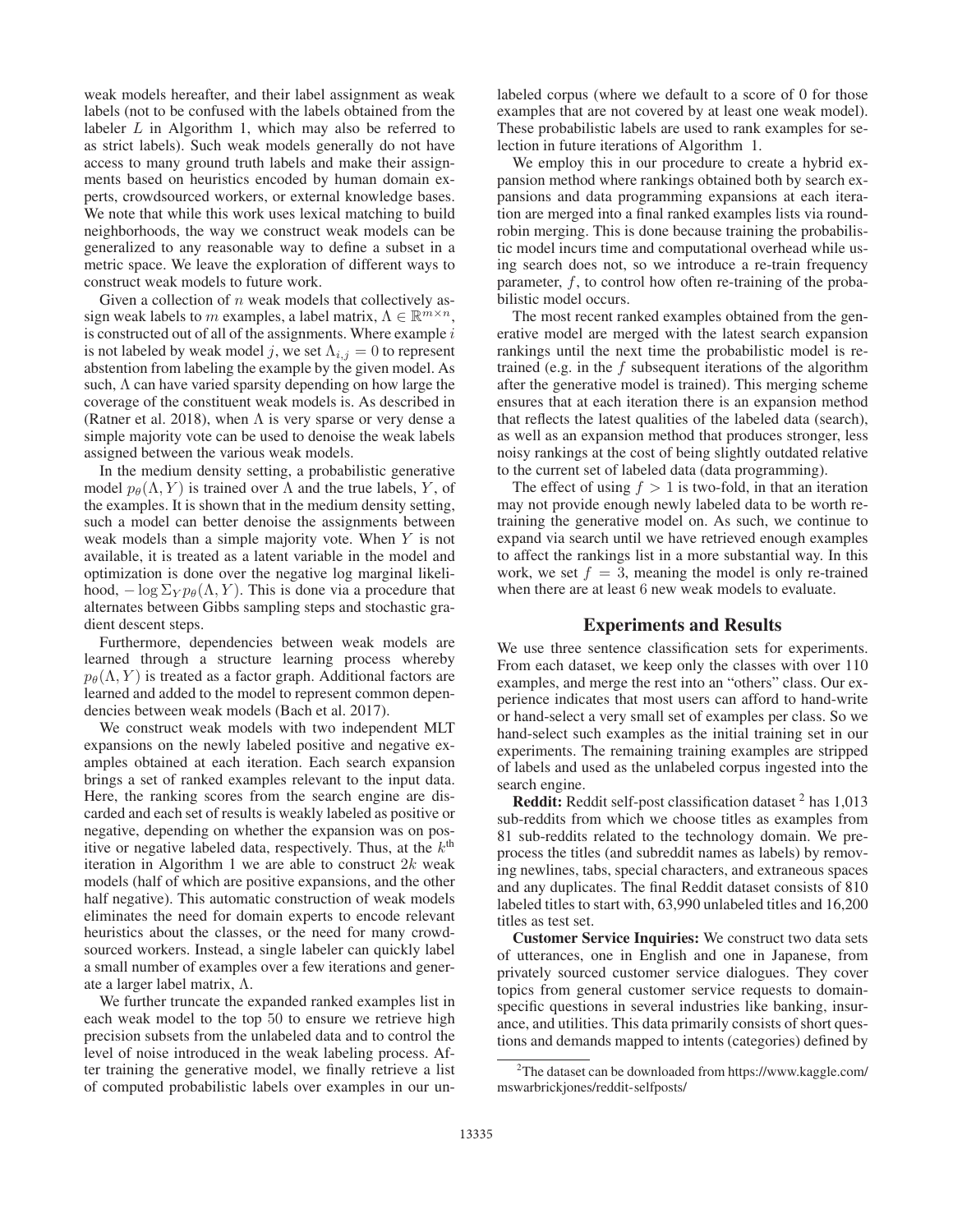

Figure 2: Comparison plots for 7 classes sampled from the Reddit data set. *(a,b):* Expansion paths plotting recall on test set vs. number of examples added. The points at the far right of each curve mark the maximum recall if all relevant training samples are found and included. *(c,d):* KL-Divergence vs. number of iterations of expansion. We measure KL-Divergence between the vocabulary distribution at each iteration to the optimal distribution per-class.

subject-matter experts. The English data set, CS-En, is split into an unlabeled corpus of 15,236 examples, initially labeled set of size 1,998, and test set of size 15,177 spanning 97 categories. The Japanese data set, CS-Ja, is split into an unlabeled corpus of 1,709 examples, initially labeled set of size 733, and test set of size 1,691 covering 38 categories that are a subset of those in English.

### Experimental Procedure

To evaluate the effectiveness of our expansion procedure under different selection models, we start with the initial labeled set and expand each class independently as described in Algorithm 1. After the expansion procedure finishes for each class, we combine all of the fully expanded classes together to create the final labeled training data set.

Finally, we train a text classifier  $3$  on this labeled set and evaluate accuracy on the held-out test set. This accuracy is called the terminal accuracy for the given method used in expansion. We compare the terminal accuracy to the optimal accuracy, which is obtained by training the same classifier on using the ground truth for the entire corpus from which the examples are selected, and evaluating on the test set. For further analysis, we measure the KL-Divergence between the vocabulary distribution (at each iteration) of the class being expanded to the optimal vocabulary distribution of that class (as computed from all examples of that class from the corpus).

## Results and Discussion

We present our main results for I-MLT and I-DP in Table 1, along with comparisons to a baseline system that uses a random ranker as selection "model". The accuracy results there reflect the quality of a classifier trained on labeled examples obtained by each method, and are evaluated on the held out examples. Another assessment of the quality of the obtained training set is given by the estimated KL divergence of the word distributions in the training set and the word distribution in the optimal set. It is clear in all cases that the I-DP

| Methods      | Reddit | $CS-Fn$ | $CS$ -Ja |
|--------------|--------|---------|----------|
| Initial      | 0.3035 | 0.7434  | 0.5523   |
| Optimal      | 0.6219 | 0.8725  | 0.7776   |
| Random       | 0.3070 | 0.7541  | 0.6375   |
| <b>I-MIT</b> | 0.4081 | 0.7806  | 0.6606   |
| <b>I-DP</b>  | 0.4660 | 0.8081  | 0.6972   |

Table 1: Accuracy results for Random, I-MLT, and I-DP on Reddit, English and Japanese Customer Service test sets. We compare the initial and optimal train sets to the terminal train sets, using a downstream classifier for evaluation.

| Method       | Reddit | $CS$ -En | $CS-Ia$ |
|--------------|--------|----------|---------|
| Initial      | 810    | 1,998    | 733     |
| Optimal      | 64,715 | 17,234   | 2,442   |
| Random       | 842    | 2,030    | 974     |
| <b>I-MLT</b> | 6,934  | 6,975    | 1,517   |
| $I-DP$       | 16,006 | 10,125   | 1,769   |

Table 2: Constructed training data size comparisons on our benchmark data for each expansion method. We also present the counts for the initial labeled data set and optimal set.

approach is able to construct a training set that performs best on the held-out test sets.

Figure 1 shows how many examples are able to be labeled at each iteration of I-MLT and I-DP for two classes sampled from the Reddit data. We see that I-DP is able to consistently find more relevant data for labeling and for more iterations before terminating. With these results, we built a tool to assist human annotators to find examples in chat logs to build up intent training data. Early users are finding it very helpful.

Figure 2 shows the expansion paths, per-class, of seven classes sampled from the Reddit data. In each plot, the terminal point to the far right of the opaque lines depict the optimal recall of each class, being 1.0 as all training data

<sup>3</sup> https://www.ibm.com/cloud/watson-assistant/